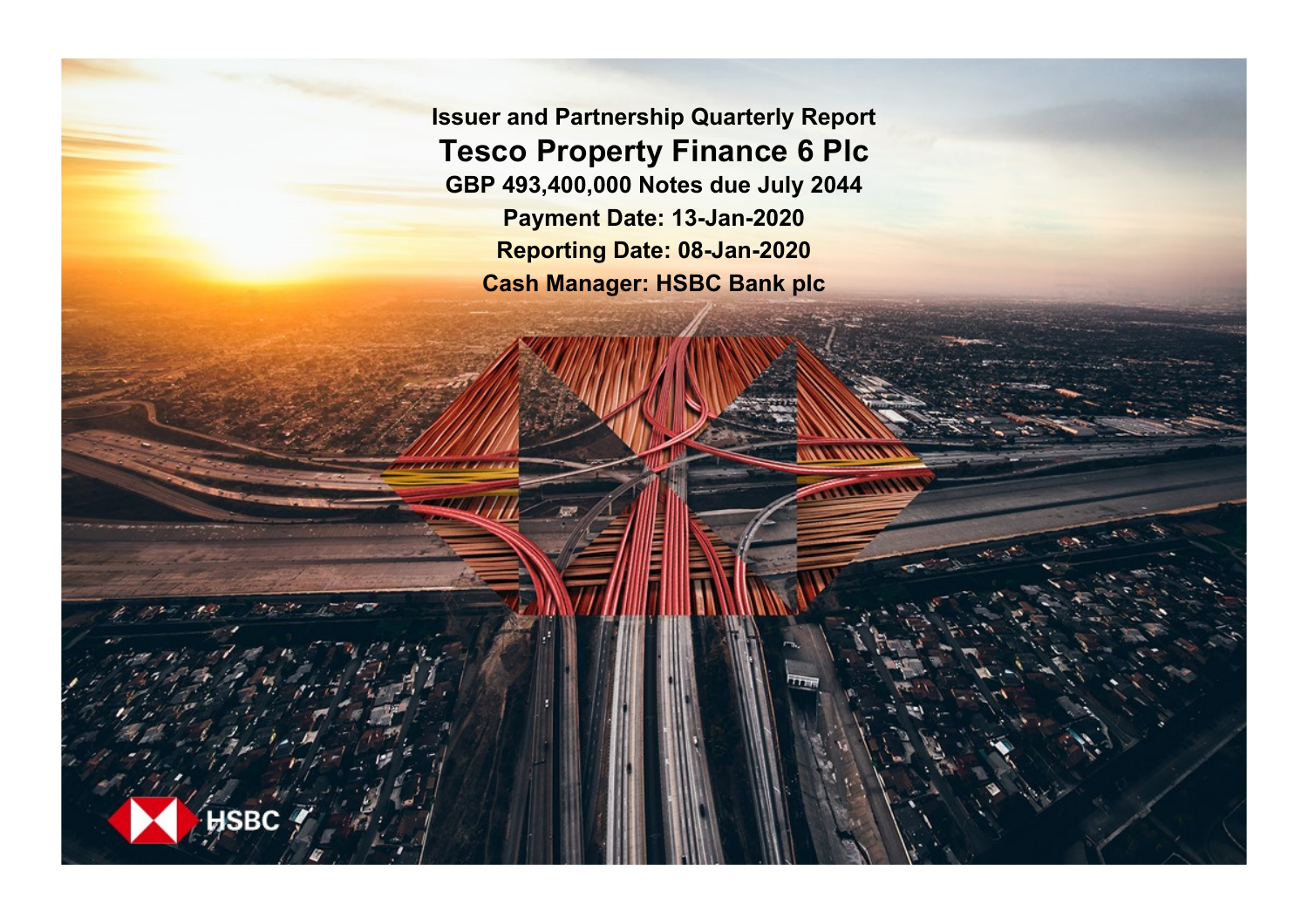

#### **Contents**

<span id="page-1-0"></span>

|                                                  | Page           |
|--------------------------------------------------|----------------|
| Contents                                         | $\overline{2}$ |
| <b>Transaction Details</b>                       | 3              |
| Loan Report                                      | 4              |
| Reserves                                         | 5              |
| <b>Partnership Accounts</b>                      | 6              |
| Partnership Available Funds                      | 8              |
| Partnership Pre-Enforcement Priority of Payments | 9              |
| <b>Bond Report</b>                               | 10             |
| <b>Bond Ratings</b>                              | 11             |
| <b>Issuer Accounts</b>                           | 12             |
| <b>Issuer Available Funds</b>                    | 13             |
| Issuer Pre-Enforcement Priority of Payments      | 14             |
| <b>Disclaimer</b>                                | 15             |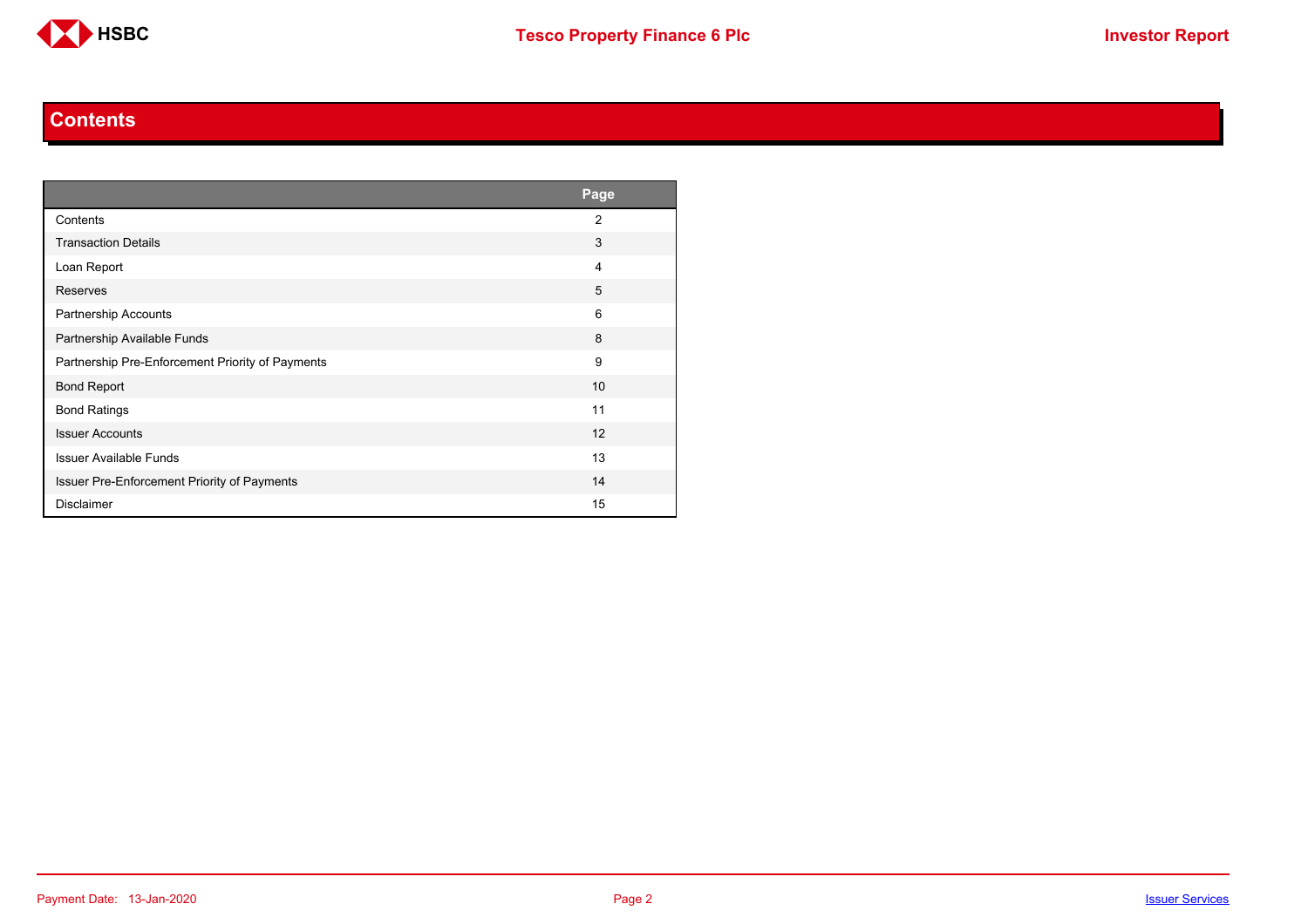

#### <span id="page-2-0"></span>**Transaction Details**

| <b>Key Dates</b>            |                              | <b>HSBC Contact Details</b>    |                               |
|-----------------------------|------------------------------|--------------------------------|-------------------------------|
| <b>Closing Date</b>         | Wednesday, 13 February, 2013 | Role                           | <b>Client Service Manager</b> |
| <b>Calculation Date</b>     | Wednesday, 8 January, 2020   | Name                           | Arjeet Das                    |
| Calculation Period (start)  | Tuesday, 8 October, 2019     | Email                          | arjeet.das@hsbc.com           |
| Calculation Period (end)    | Wednesday, 8 January, 2020   | Group Email                    | ctla.securitsation@hsbc.com   |
| Interest Period (start)     | Monday, 14 October, 2019     | Telephone                      | 0207 991 3754                 |
| Interest Period (end)       | Monday, 13 January, 2020     |                                |                               |
| <b>Current Payment Date</b> | Monday, 13 January, 2020     | <b>Period Day Counts</b>       |                               |
| <b>Next Payment Date</b>    | Tuesday, 14 April, 2020      | <b>Calculation Period Days</b> | 92 days                       |
| <b>Final Maturity Date</b>  | Wednesday, 13 July, 2044     | <b>Interest Period Days</b>    | 91 days                       |

| <b>HSBC Contact Details</b> |                               |
|-----------------------------|-------------------------------|
| Role                        | <b>Client Service Manager</b> |
| Name                        | <b>Arjeet Das</b>             |
| <b>Fmail</b>                | arjeet.das@hsbc.com           |
| Group Email                 | ctla.securitsation@hsbc.com   |
| Telephone                   | 0207 991 3754                 |

| <b>Period Day Counts</b>       |         |  |
|--------------------------------|---------|--|
| <b>Calculation Period Days</b> | 92 days |  |
| <b>Interest Period Days</b>    | 91 days |  |

| <b>Transaction Parties</b>  |                                             |
|-----------------------------|---------------------------------------------|
| <b>Issuer</b>               | Tesco Property Finance 6 Plc                |
| The Partnership             | The Tesco Dorney Limited Partnership        |
| Cash Manager                | <b>HSBC Bank plc</b>                        |
| <b>Account Bank</b>         | <b>HSBC Bank plc</b>                        |
| <b>Property Advisor</b>     | Cushman & Wakefield LLP                     |
| <b>Issuer Swap Provider</b> | <b>Tesco Treasury Services PLC</b>          |
| Property Pool Manager       | Spen Hill Management Limited                |
| Partnership Operator        | Langham Hall UK LLP                         |
| Trustee                     | HSBC Corporate Trustee Company (UK) Limited |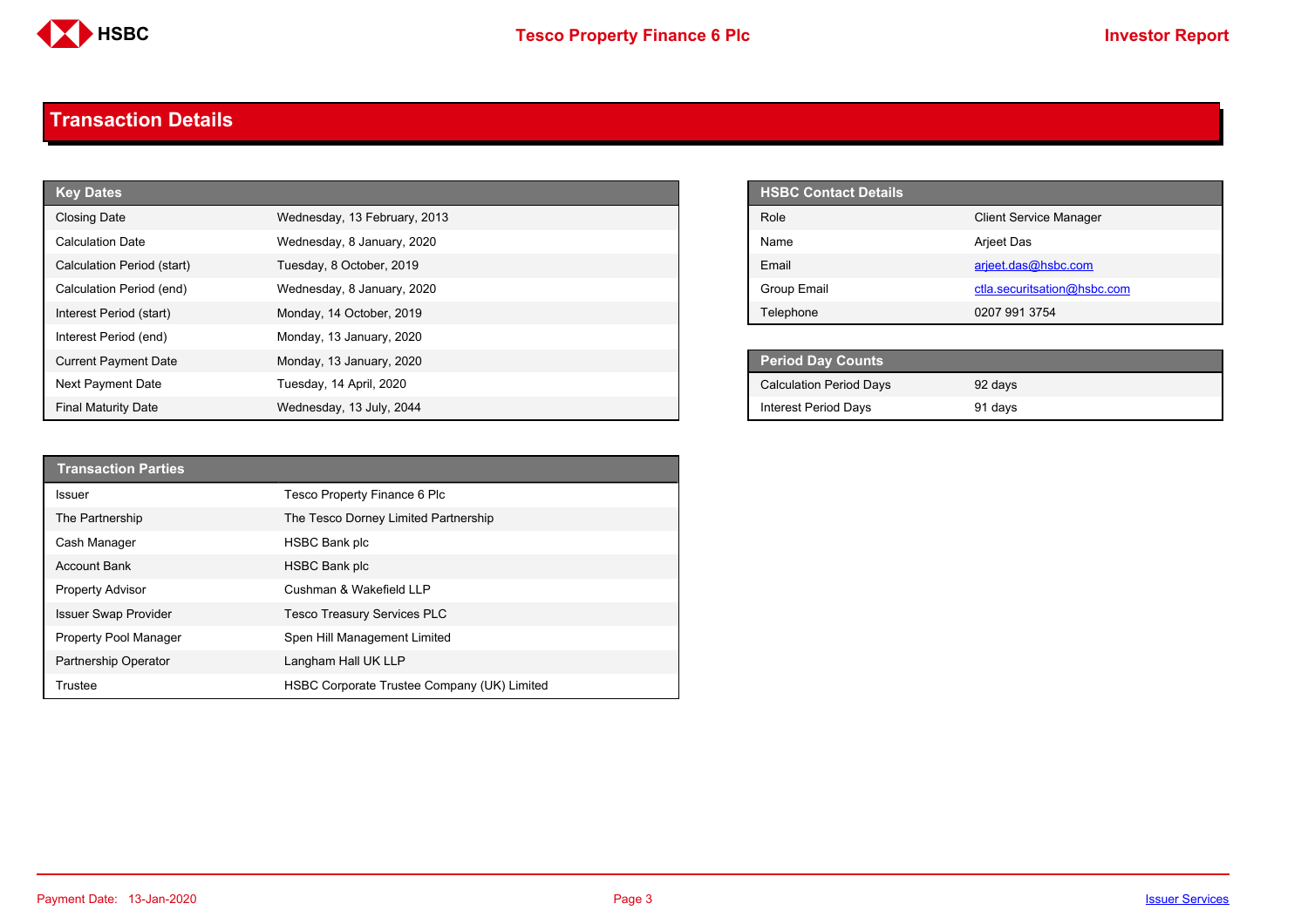

# <span id="page-3-0"></span>**Loan Report**

| Class                           | <b>FACILITY</b>           |
|---------------------------------|---------------------------|
| Currency                        | GBP                       |
| <b>ISIN</b>                     |                           |
| <b>Payment Frequency</b>        | Quarterly                 |
| <b>Current Payment Date</b>     | 13-Jan-2020               |
| <b>Interest Accrual Method</b>  | <b>Actual/Actual ICMA</b> |
| <b>Final Maturity Date</b>      | 13-Jul-2044               |
|                                 |                           |
| <b>Current Period Rates:</b>    |                           |
| Reference Index                 | <b>Fixed Rate</b>         |
| <b>Index Determination Date</b> | N/A                       |
| <b>Index Rate</b>               | 5.41110%                  |
| Margin                          | 0.00000%                  |
| <b>Total Coupon</b>             | 5.41110%                  |
|                                 |                           |
| <b>Transaction Amounts:</b>     |                           |
| <b>Original Issue Size</b>      | £493,400,000.00           |
| Opening Balance for Period      | £470,870,088.00           |
| <b>Beginning Pool Factor</b>    | 0 95434                   |
| <b>Principal Repayments</b>     | £1,515,045.00             |
| Closing Balance for Period      | £469,355,043.00           |
| <b>Ending Pool Fctor</b>        | 0.95127                   |
|                                 |                           |
| <b>Prior Unpaid Interest</b>    | £0.00                     |
| Interest on Prior Unpaid        | £ 0.00                    |
| <b>Current Interest Due</b>     | £ 6,369,812.83            |
| <b>Total Interest Paid</b>      | £ 6,369,812.83            |
| <b>Unpaid Interest</b>          | £0.00                     |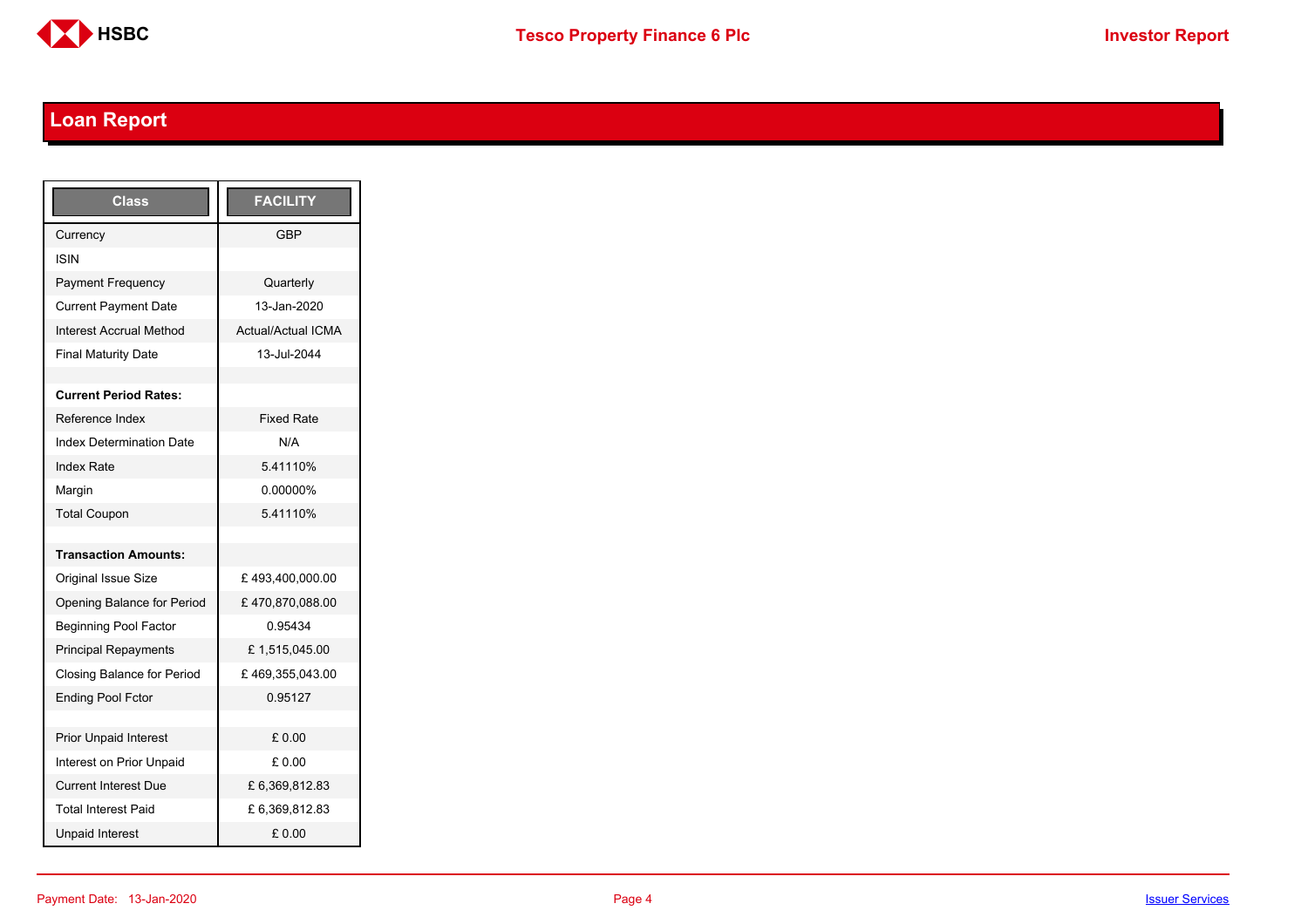

## <span id="page-4-0"></span>**Partnership Reserves**

| <b>Partnership Expenses Reserve Ledger</b>         |              |
|----------------------------------------------------|--------------|
| <b>Opening Balance</b>                             | £ 500,000.00 |
| Debits to the Partnership Expenses Reserve Ledger  | £240.745.85  |
| Credits to the Partnership Expenses Reserve Ledger | £ 0.00       |
| Closing Balance                                    | £ 259,254.15 |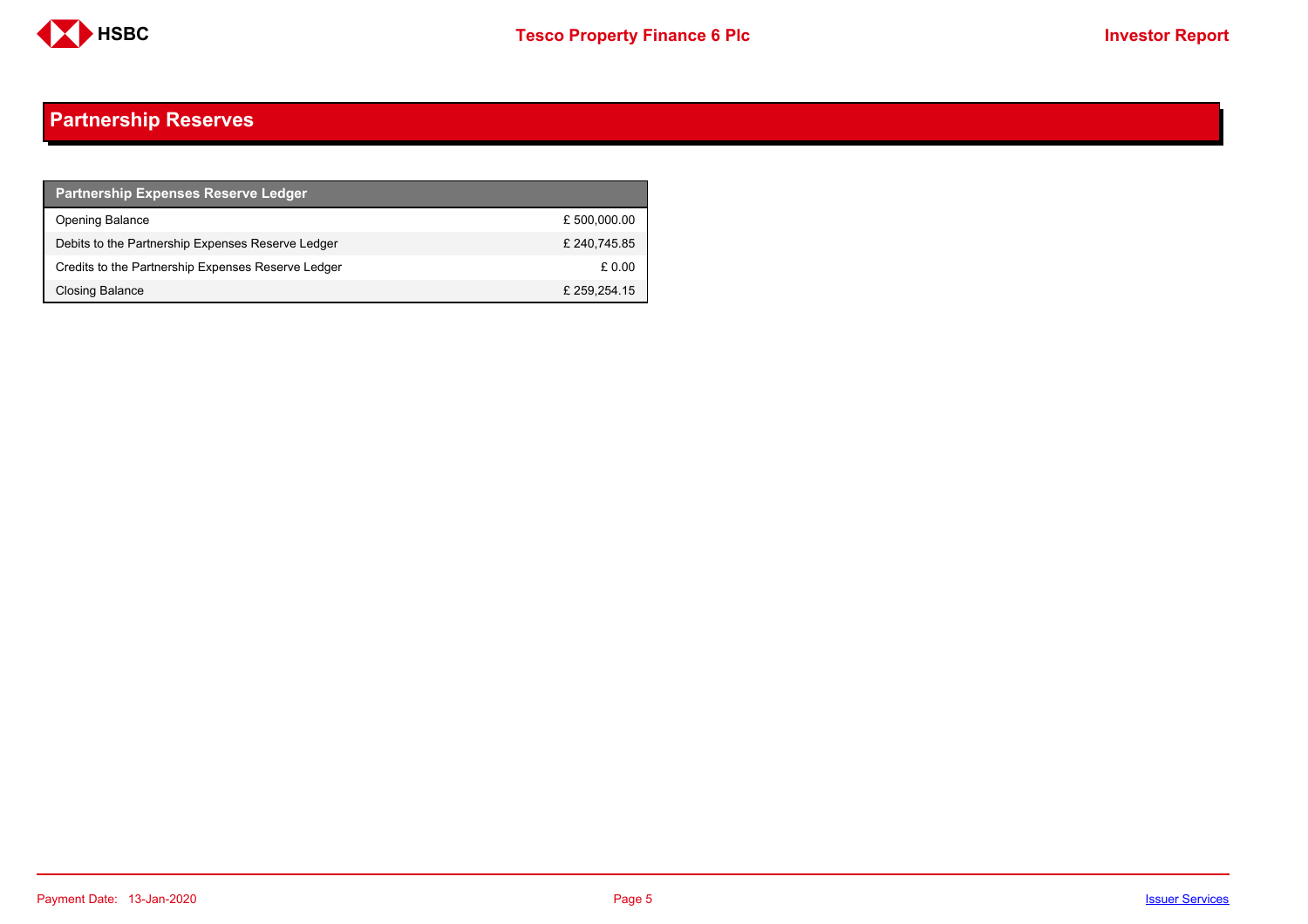

## <span id="page-5-0"></span>**Partnership Accounts**

| Partnership Rent Account <b>P</b>       |               |
|-----------------------------------------|---------------|
| <b>Opening Balance</b>                  |               |
| Debits to the Partnership Rent Account  | £7,171,656.88 |
| Credits to the Partnership Rent Account | £7,171,656.88 |
| Closing Balance                         |               |

| <b>Partnership Disposal Proceeds Account</b>         |  |
|------------------------------------------------------|--|
| <b>Opening Balance</b>                               |  |
| Debits to the Partnership Disposal Proceeds Account  |  |
| Credits to the Partnership Disposal Proceeds Account |  |
| <b>Closing Balance</b>                               |  |

| <b>Partnership Insurance Proceeds Account</b>         |  |
|-------------------------------------------------------|--|
| <b>Opening Balance</b>                                |  |
| Debits to the Partnership Insurance Proceeds Account  |  |
| Credits to the Partnership Insurance Proceeds Account |  |
| <b>Closing Balance</b>                                |  |

| <b>Partnership VAT Account</b>         |               |
|----------------------------------------|---------------|
| <b>Opening Balance</b>                 | £1,587,634.66 |
| Debits to the Partnership VAT Account  | £1,436,961.11 |
| Credits to the Partnership VAT Account | £1,349,650.47 |
| Closing Balance                        | £1,500,324.02 |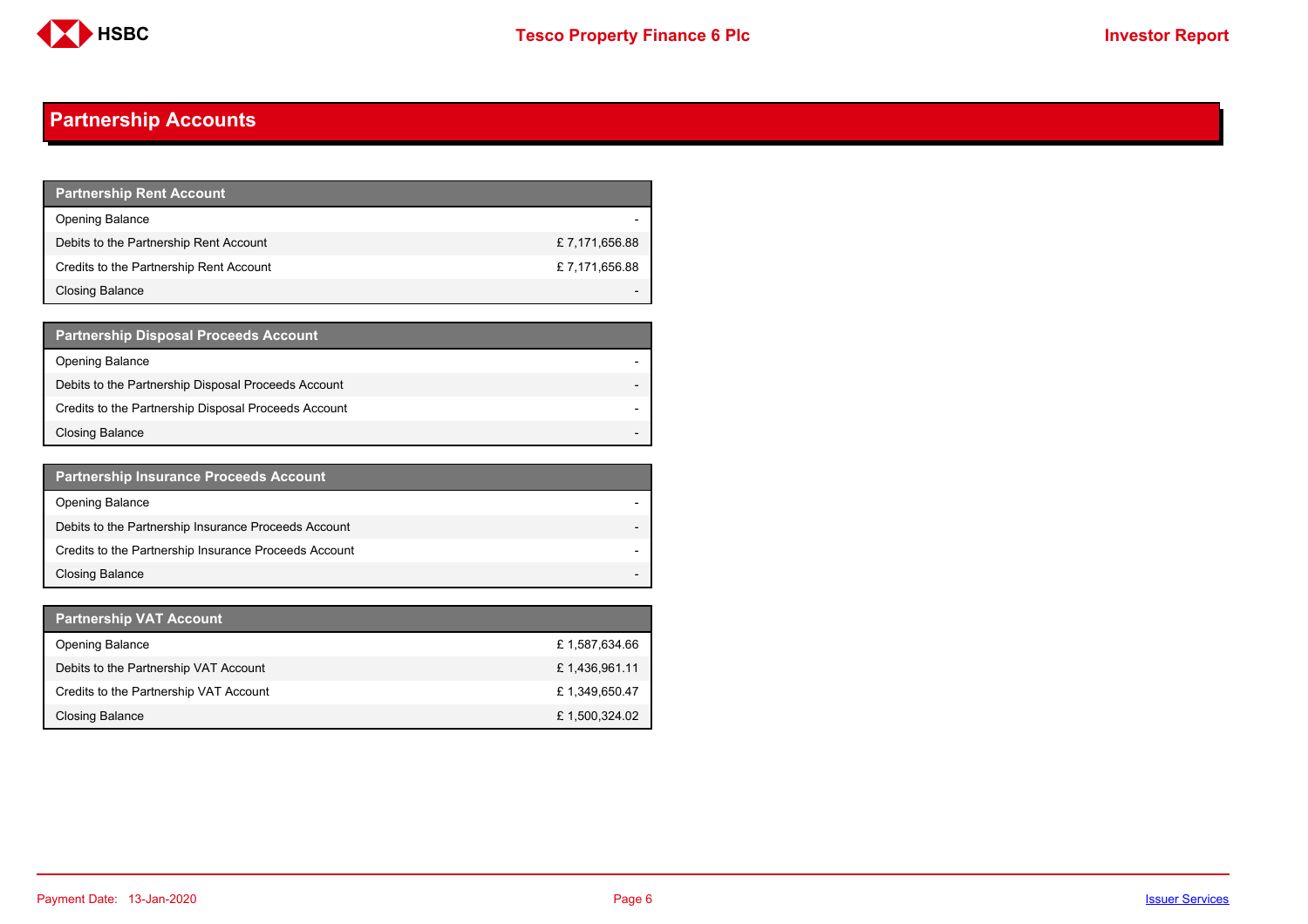

## **Partnership Accounts**

| <b>Partnership Transaction Account</b>         |                |
|------------------------------------------------|----------------|
| <b>Opening Balance</b>                         | £500,000.00    |
| Debits to the Partnership Transaction Account  | £ 8,114,593.33 |
| Credits to the Partnership Transaction Account | £7,873,847.48  |
| <b>Closing Balance</b>                         | £259.254.15    |

| <b>General Partner Corporation Tax Reserve</b>         |  |
|--------------------------------------------------------|--|
| <b>Opening Balance</b>                                 |  |
| Debits to the General Partner Corporation Tax Reserve  |  |
| Credits to the General Partner Corporation Tax Reserve |  |
| <b>Closing Balance</b>                                 |  |

| <b>General Partner VAT Transaction Account</b>         |                          |
|--------------------------------------------------------|--------------------------|
| <b>Opening Balance</b>                                 |                          |
| Debits to the General Partner VAT Transaction Account  |                          |
| Credits to the General Partner VAT Transaction Account |                          |
| <b>Closing Balance</b>                                 | $\overline{\phantom{0}}$ |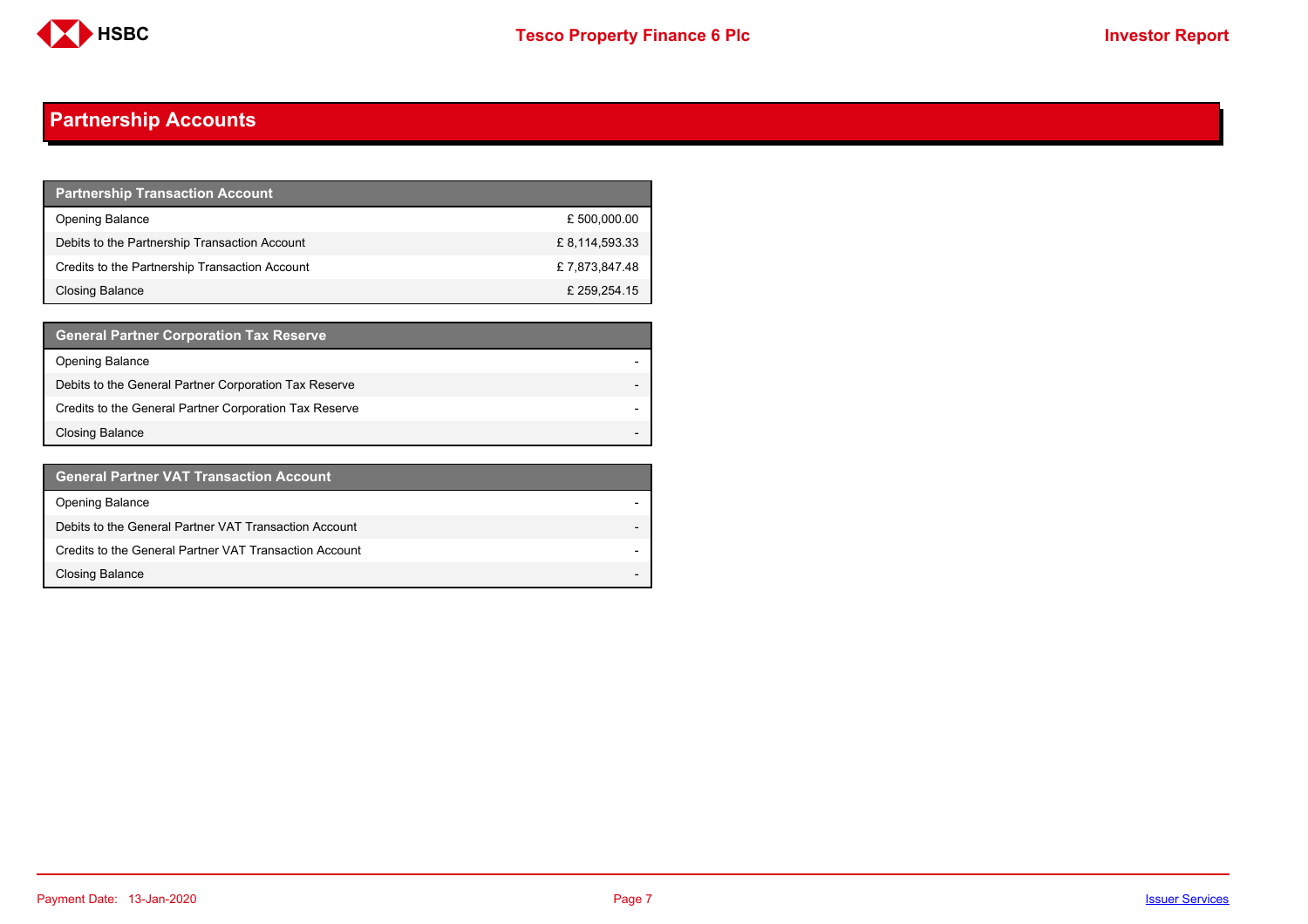

# <span id="page-7-0"></span>**Partnership Available Funds**

| <b>Available Interest Proceeds</b>                                                                                                                     |                |
|--------------------------------------------------------------------------------------------------------------------------------------------------------|----------------|
| (a) Rental Income Received by the Partnership                                                                                                          | £7,171,656.88  |
| (b) the amount payable to the Partnership by the Issuer under Swap Agreement the amount payable to the Partnership by the Issuer under Swap Agreeement | £5,650,626.00  |
| (c) Amount transferred from the Partnership VAT account                                                                                                |                |
| (d) Amount to be transferred from the Partnership Disposal Account                                                                                     |                |
| (e) Amount to be transferred from the Partnership Insurance Proceeds Account                                                                           |                |
| (f) Interest received by on the Partnership Accounts and Rent Account                                                                                  | £ 2,714.76     |
| (g) Eligible Investment Earnings by Partnership                                                                                                        |                |
| (h) Any advance of the Partnership Expenses Loan                                                                                                       |                |
| (i) any net proceeds of a CPO Disposal of a Mortgaged Property                                                                                         |                |
| (i) Funds recorded on the Subordinated Reserve Ledger                                                                                                  |                |
| (k) any net proceeds of a disposal of a Mortgage Property                                                                                              |                |
| (I) Any other sums standing to credit of the Partnership Transaction Account                                                                           | £240,745.85    |
| <b>Total Available Proceeds</b>                                                                                                                        | £13,065,743.49 |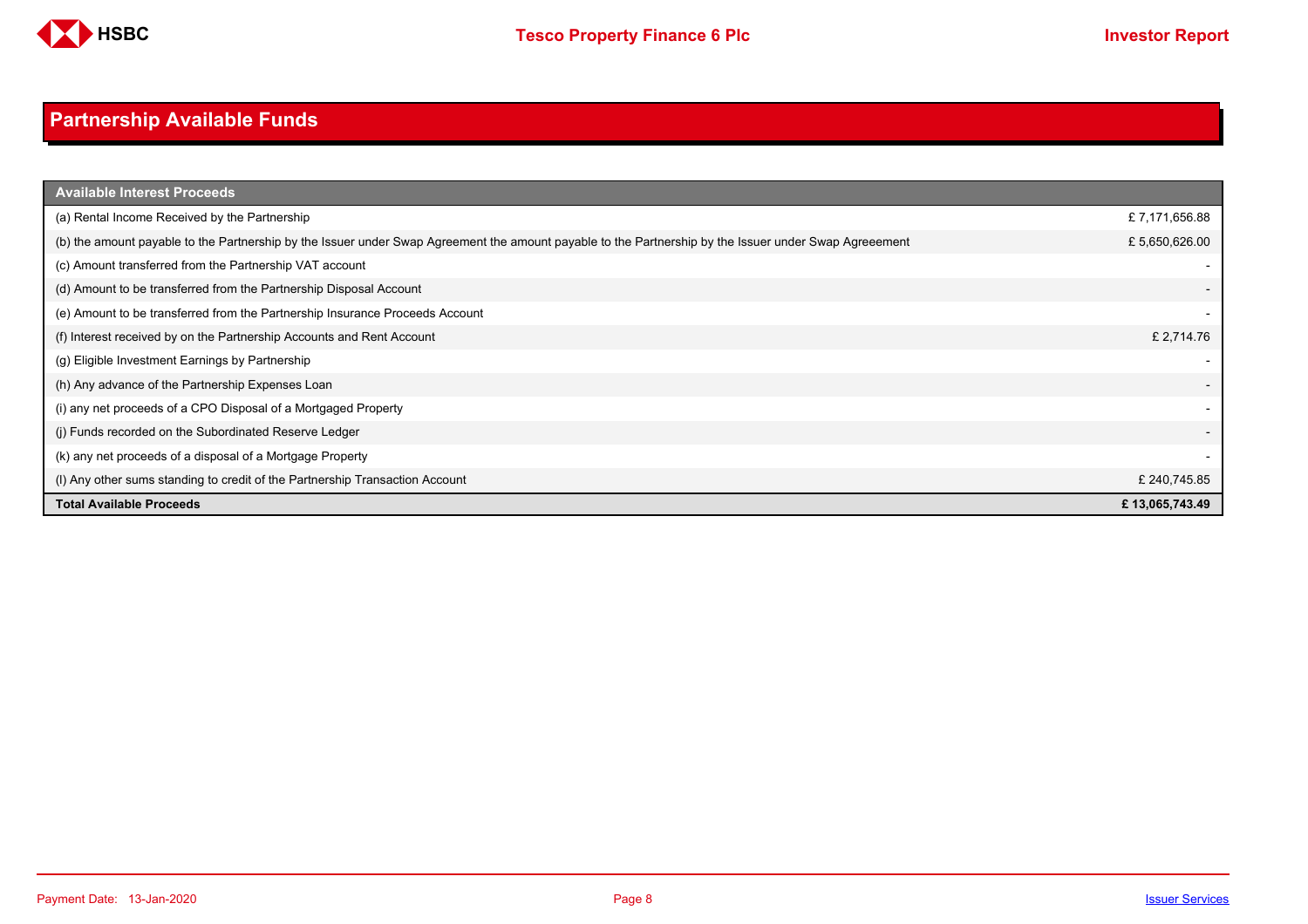

## <span id="page-8-0"></span>**Partnership Pre-Enforcement Priority of Payments**

| <b>Partnership Pre-Enforcement Priority of Payments</b>                                                                   | <b>Amounts Paid</b> | <b>Available Funds</b> |
|---------------------------------------------------------------------------------------------------------------------------|---------------------|------------------------|
|                                                                                                                           |                     | £13,065,743.49         |
| (a) in or towards satisfaction of any fees to the Partnership Security Trustee                                            | £1,500.00           | £13,064,243.49         |
| (b) in or towards satisfaction of Issuer Trustee and other Expenses (Ongoing Partnership Facility Fee)                    | £ 2,700.00          | £13,061,543.49         |
| (c) in or towards satisfaction of any operating expenses incurred by the Partnership (excluding GP UK Tax)                |                     | £13,061,543.49         |
| (d) in or towards satisfaction, pro rata and pari passu according to the respective amounts due in respect of:            |                     | £13,061,543.49         |
| (i) Partnership Operator Fee                                                                                              | £5,212.33           | £13,056,331.16         |
| (ii) Partnership Property Advisor Fee                                                                                     |                     | £13,056,331.16         |
| (iii) Nominees/Nominees Holdco Corporate Services Provider Fee                                                            | £6,479.08           | £13,049,852.08         |
| (iv) Nominees/Nominees Holdco Side Letter Fee                                                                             |                     | £13,049,852.08         |
| (v) Account Bank Fee                                                                                                      |                     | £13,049,852.08         |
| (vi) Cash Manger Fee                                                                                                      |                     | £13,049,852.08         |
| (vii) Development Cash Manager Fee                                                                                        |                     | £13,049,852.08         |
| (viii) Issuer Corporate Services Provider, Paying Agent, Account Bank and Cash Manager (Ongoing Partnership Facility Fee) | £16,465.37          | £13,033,386.71         |
| (ix) Head Lease Payment                                                                                                   |                     | £13,033,386.71         |
| (e) Partnership Expenses Ledger payment (max £6,250)                                                                      |                     | £13,033,386.71         |
| (f) in or towards satisfaction, pro rata and pari passu according to the respective amounts due in respect of:            |                     | £13,033,386.71         |
| (i) Partnership Loan Interest                                                                                             | £6,369,812.83       | £6,663,573.88          |
| (ii) Partnership Swap Payment                                                                                             | £4,951,150.16       | £1,712,423.72          |
| (g) Partnership Loan Principal Payment                                                                                    | £1,515,045.00       | £197,378.72            |
| (h) Issuer Profit Amount (Ongoing Partnership Facility Fee                                                                | £750.00             | £196,628.72            |
| (i) Partnership Property Pool Manager Fee                                                                                 | £196,628.72         |                        |
| (j) Partnership Swap Termination Amount                                                                                   |                     |                        |
| (k) Partnership Expense Reserve Ledger Payment                                                                            |                     |                        |
| (I) Alteration Adjustment Rent/ Substitution Adjustment Rent Payment                                                      |                     |                        |
| (m) any amount due and payable by the Partnership to the Subordinated Loan Facility                                       |                     |                        |
| (n) any excess into the Partnership Distribution Account                                                                  |                     |                        |
| <b>Total Distribution Amount</b>                                                                                          | £13,065,743.49      |                        |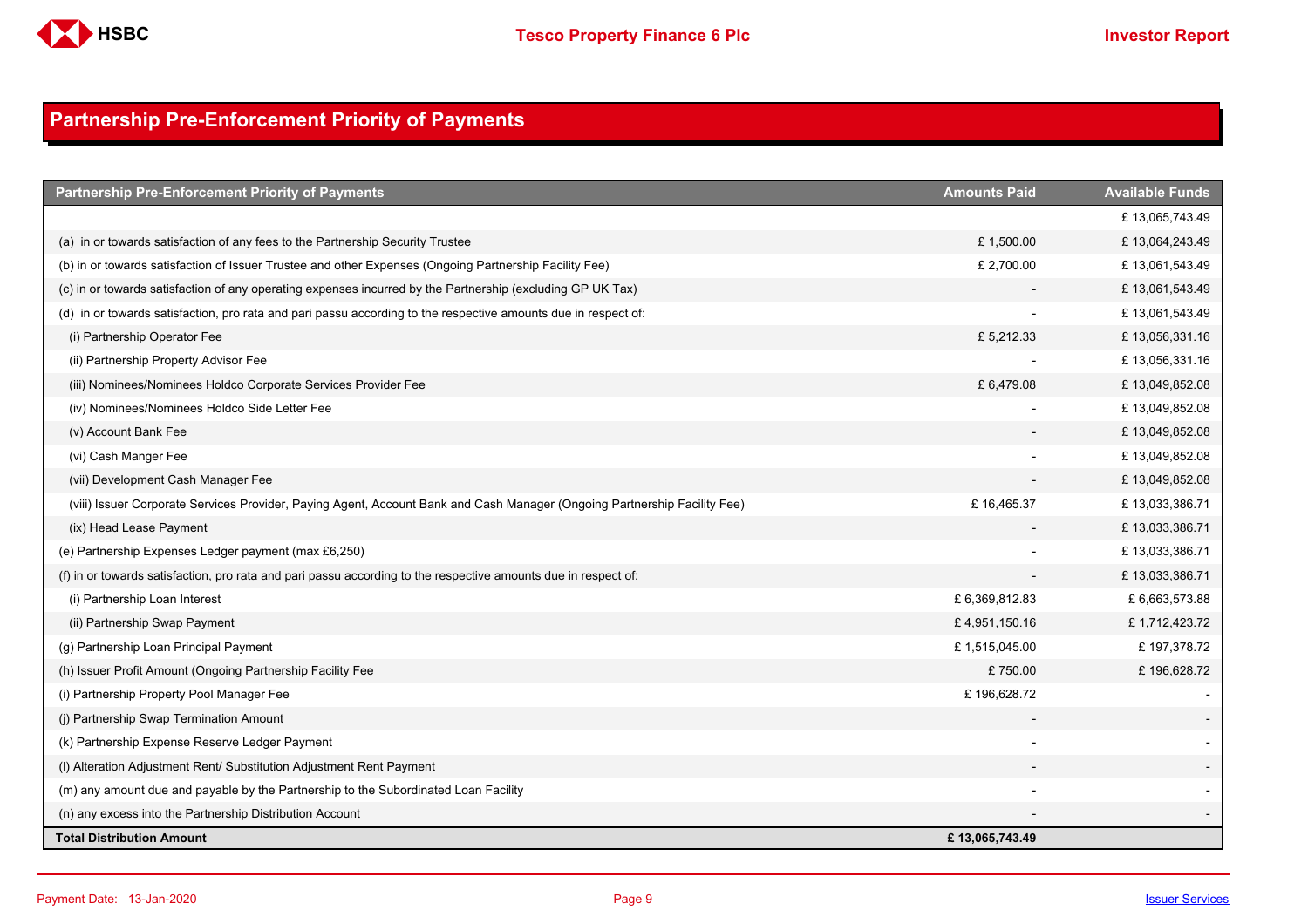

# <span id="page-9-0"></span>**Bond Report**

| Class                             | <b>BOND</b>               |
|-----------------------------------|---------------------------|
| Currency                          | <b>GBP</b>                |
| <b>ISIN</b>                       | XS0883200262              |
| <b>Payment Frequency</b>          | Quarterly                 |
| <b>Current Payment Date</b>       | 13-Jan-2020               |
| <b>Interest Accrual Method</b>    | <b>Actual/Actual ICMA</b> |
| <b>Final Maturity Date</b>        | 13-Jul-2044               |
|                                   |                           |
| <b>Current Period Rates:</b>      |                           |
| Reference Index                   | <b>Fixed Rate</b>         |
| <b>Index Determination Date</b>   | N/A                       |
| <b>Index Rate</b>                 | 5.41110%                  |
| Margin                            | 0.00000%                  |
| <b>Total Coupon</b>               | 5.41110%                  |
|                                   |                           |
| <b>Transaction Amounts:</b>       |                           |
| <b>Original Issue Size</b>        | £493,400,000.00           |
| Opening Balance for Period        | £470,870,088.00           |
| <b>Beginning Pool Factor</b>      | 0.95434                   |
| <b>Principal Repayments</b>       | £1,515,045.00             |
| <b>Closing Balance for Period</b> | £469,355,043.00           |
| <b>Ending Pool Fctor</b>          | 0.95127                   |
|                                   |                           |
| <b>Prior Unpaid Interest</b>      | £ 0.00                    |
| Interest on Prior Unpaid          | £ 0.00                    |
| <b>Current Interest Due</b>       | £6,369,812.83             |
| <b>Total Interest Paid</b>        | £6,369,812.83             |
| <b>Unpaid Interest</b>            | £0.00                     |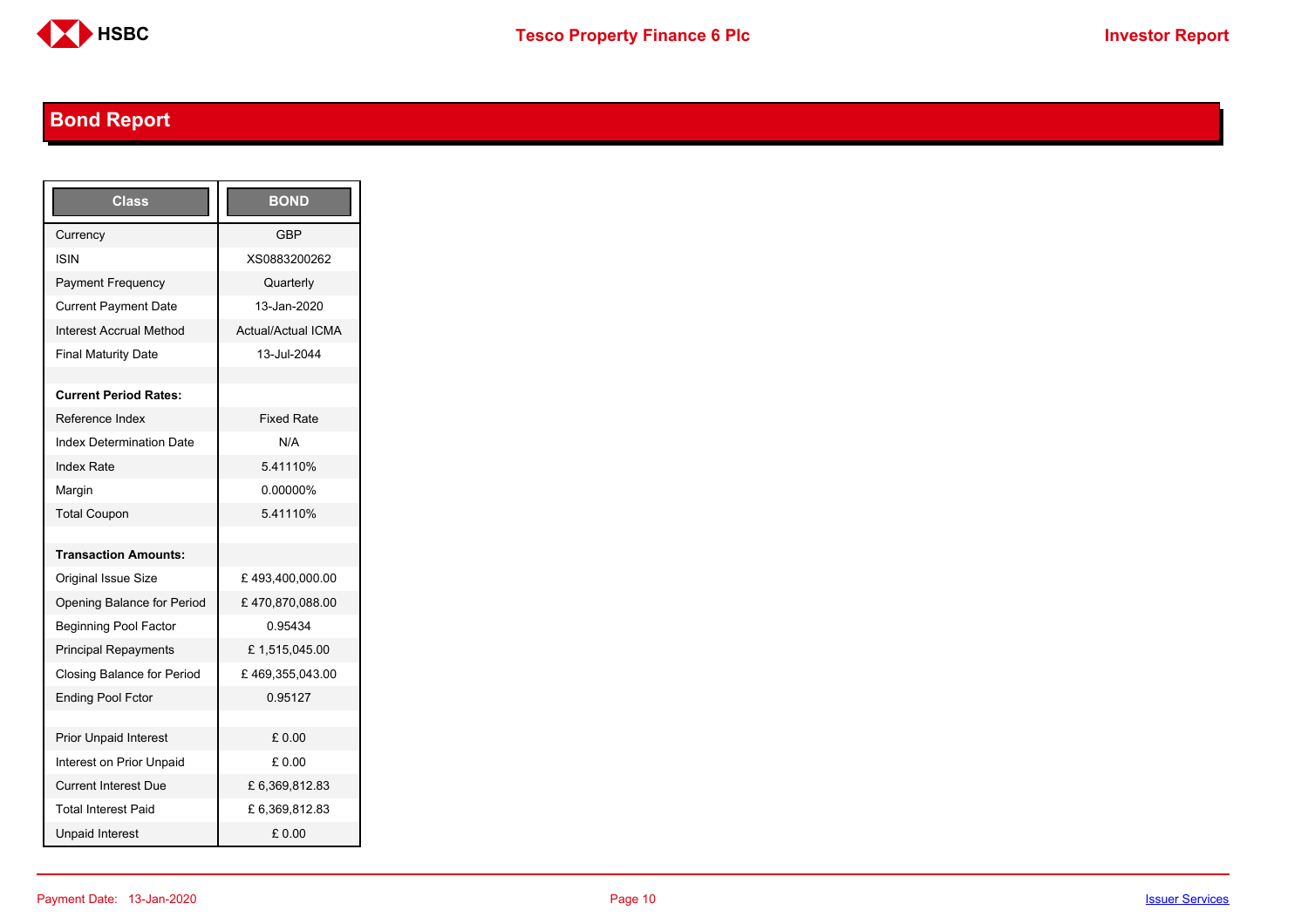

# <span id="page-10-0"></span>**Bond Ratings**

| <b>Original Ratings</b> | S&P | <b>Fitch</b> | Moody's | <b>DBRS</b> |
|-------------------------|-----|--------------|---------|-------------|
| <b>BOND</b>             | BB+ | BB+          | Ba1     | n/a         |
|                         |     |              |         |             |
| <b>Current Ratings</b>  | S&P | <b>Fitch</b> | Moody's | <b>DBRS</b> |
| <b>BOND</b>             | BB+ | BBB-         | Baa3    | n/a         |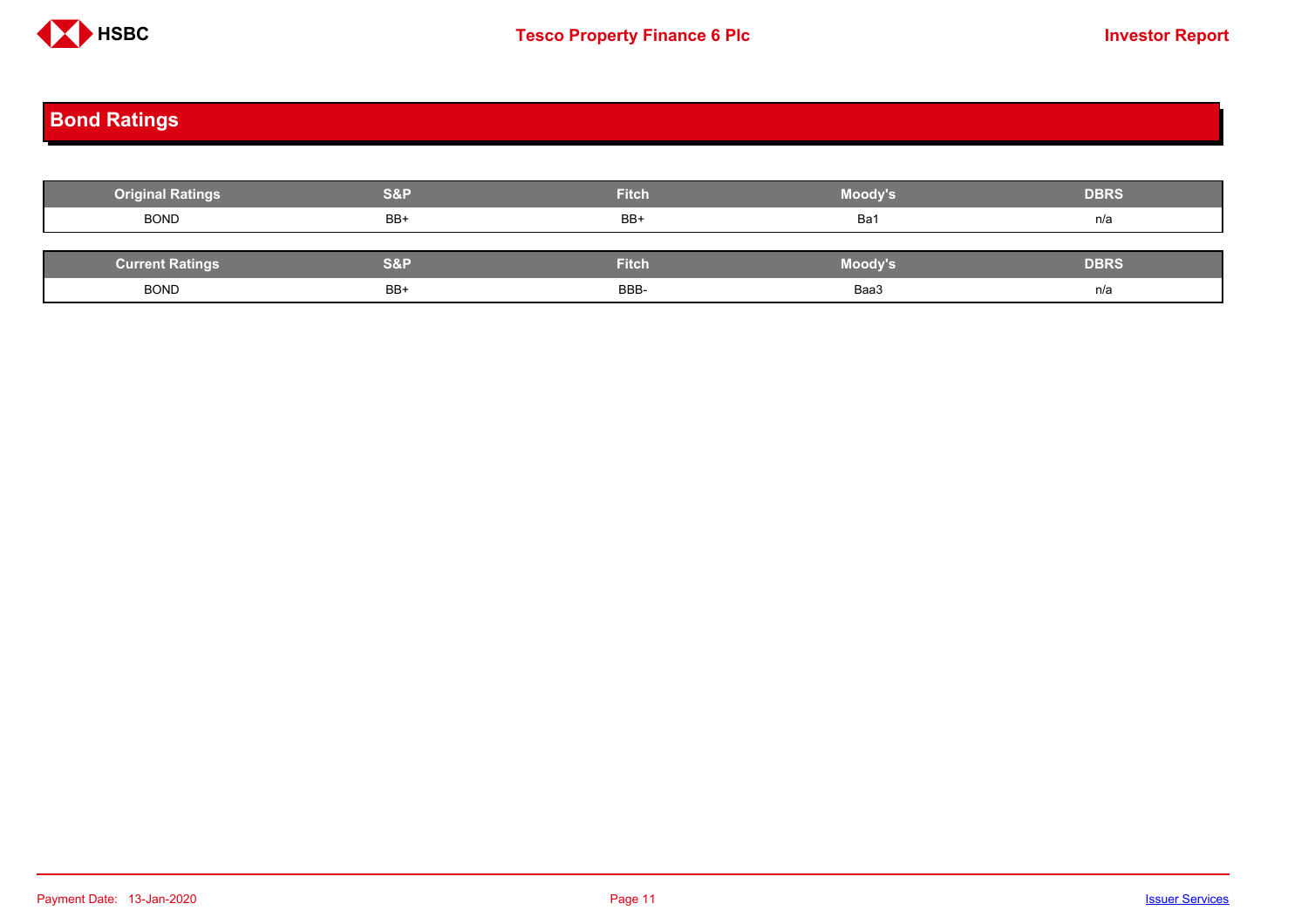

#### <span id="page-11-0"></span>**Issuer Accounts**

| <b>Issuer Transaction Account</b>         |               |
|-------------------------------------------|---------------|
| <b>Opening Balance</b>                    | £34.816.09    |
| Debits to the Issuer Transaction Account  | £8,603,499.04 |
| Credits to the Issuer Transaction Account | £8,604,320.13 |
| <b>Closing Balance</b>                    | £35,637.18    |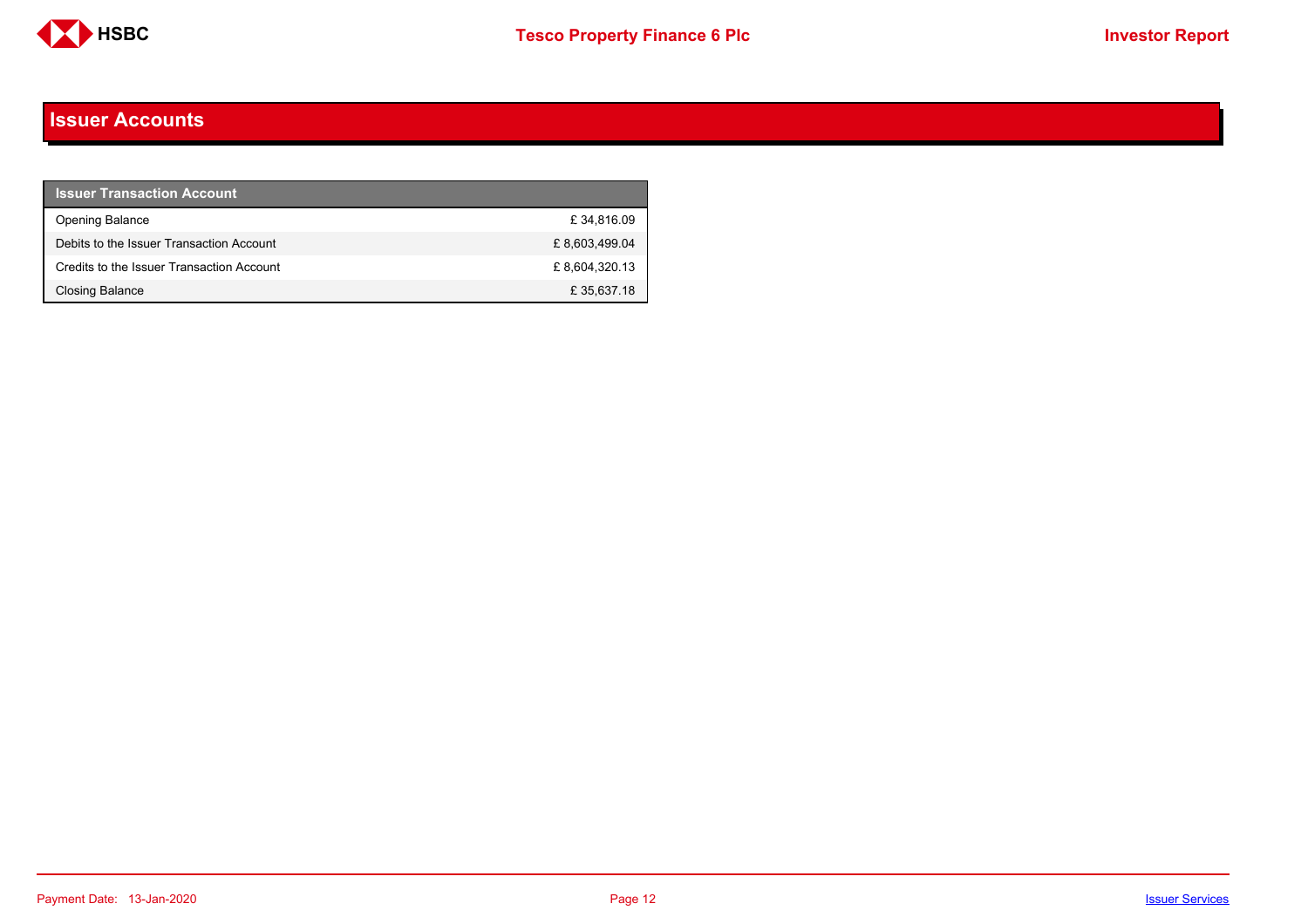

#### <span id="page-12-0"></span>**Issuer Available Funds**

| <b>Issuer Available Funds</b>                                                        |                |
|--------------------------------------------------------------------------------------|----------------|
| (a) any amount payable to the Issuer under the Partnership Swap Agreement            | £4,951,150.16  |
| (b) all interest, principal payable to the Issuer in respect of the Partnership Loan | £7,904,773.20  |
| (c) any amount payable to the Issuer under the Issuer Swap Agreement                 | £5,650,626.00  |
| (d) interest received by the Issuer on the Issuer Transaction Account                | £71.09         |
| (e) the earnings and proceeds from the Issuer making any Eligible Investmentst       |                |
| <b>Total Available Interest Proceeds</b>                                             | £18.506.620.45 |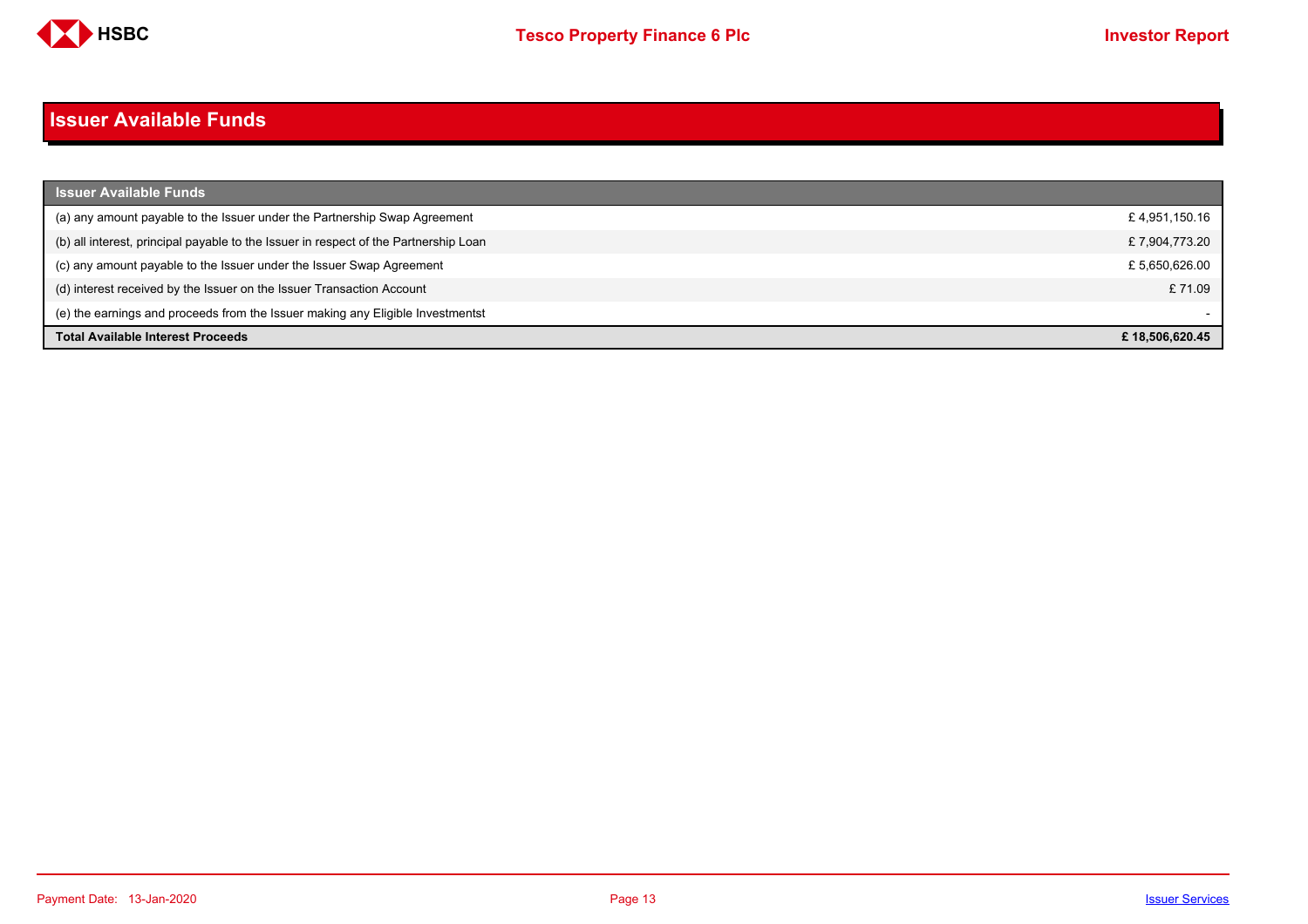

## <span id="page-13-0"></span>**Issuer Pre-Enforcement Priority of Payments**

| <b>Issuer Pre-Enforcement Priority of Payments</b>                                                                       | <b>Amounts Paid</b>      | <b>Available Funds</b> |
|--------------------------------------------------------------------------------------------------------------------------|--------------------------|------------------------|
|                                                                                                                          |                          | £18,506,620.45         |
| (a) in or towards satisfaction of amounts due in respect of the fees and any other amounts payable by the Issuer to the: | $\overline{\phantom{a}}$ | £18,506,620.45         |
| (i) Bond Trustee                                                                                                         | £1,200.00                | £18,505,420.45         |
| (ii) Security Trustee                                                                                                    | £1,500.00                | £18,503,920.45         |
| (b) in or towards satisfaction of any amounts payable by the Issuer in respect of operating expenses                     | $\overline{\phantom{a}}$ | £18,503,920.45         |
| (c) in or towards satisfaction, pro rata and pari passu according to the respective amounts due in respect of:           | $\overline{\phantom{a}}$ | £18,503,920.45         |
| (i) Issuer/Issuer Holdco Corporate Services Provider Fee                                                                 | £11,215.37               | £18,492,705.08         |
| (ii) Paying Agent/Registrar Fee                                                                                          | £500.00                  | £18,492,205.08         |
| (iii) Account Bank Fee                                                                                                   | £1,000.00                | £18,491,205.08         |
| (iv) Cash Manager Fee                                                                                                    | £3,750.00                | £18,487,455.08         |
| (d) in or towards satisfaction, pro rata and pari passu according to the respective amounts due in respect of:           | $\overline{\phantom{a}}$ | £18,487,455.08         |
| $(i)(a)$ Bond Interest                                                                                                   | £6,369,812.83            | £12,117,642.25         |
| (i)(b) Bond Principal                                                                                                    | £1,515,045.00            | £10,602,597.25         |
| (ii) Issuer Swap Provider Payment                                                                                        | £4,951,150.16            | £5,651,447.09          |
| (iii) Parnership Swap Payment                                                                                            | £5,650,626.00            | £821.09                |
| (e) Issuer Profit Amount                                                                                                 | £750.00                  | £71.09                 |
| (f) Swap Subordinated Amoutns payment to the Issuer Swap Provider                                                        |                          | £71.09                 |
| (g) in or towards satisfaction of any Issuer Partnership Swap Termination Amount                                         |                          | £71.09                 |
| (h) the surplus (if any) to the Issuer Transaction Account                                                               | £71.09                   |                        |
| <b>Total Distribution Amount</b>                                                                                         | £18,506,620.45           |                        |